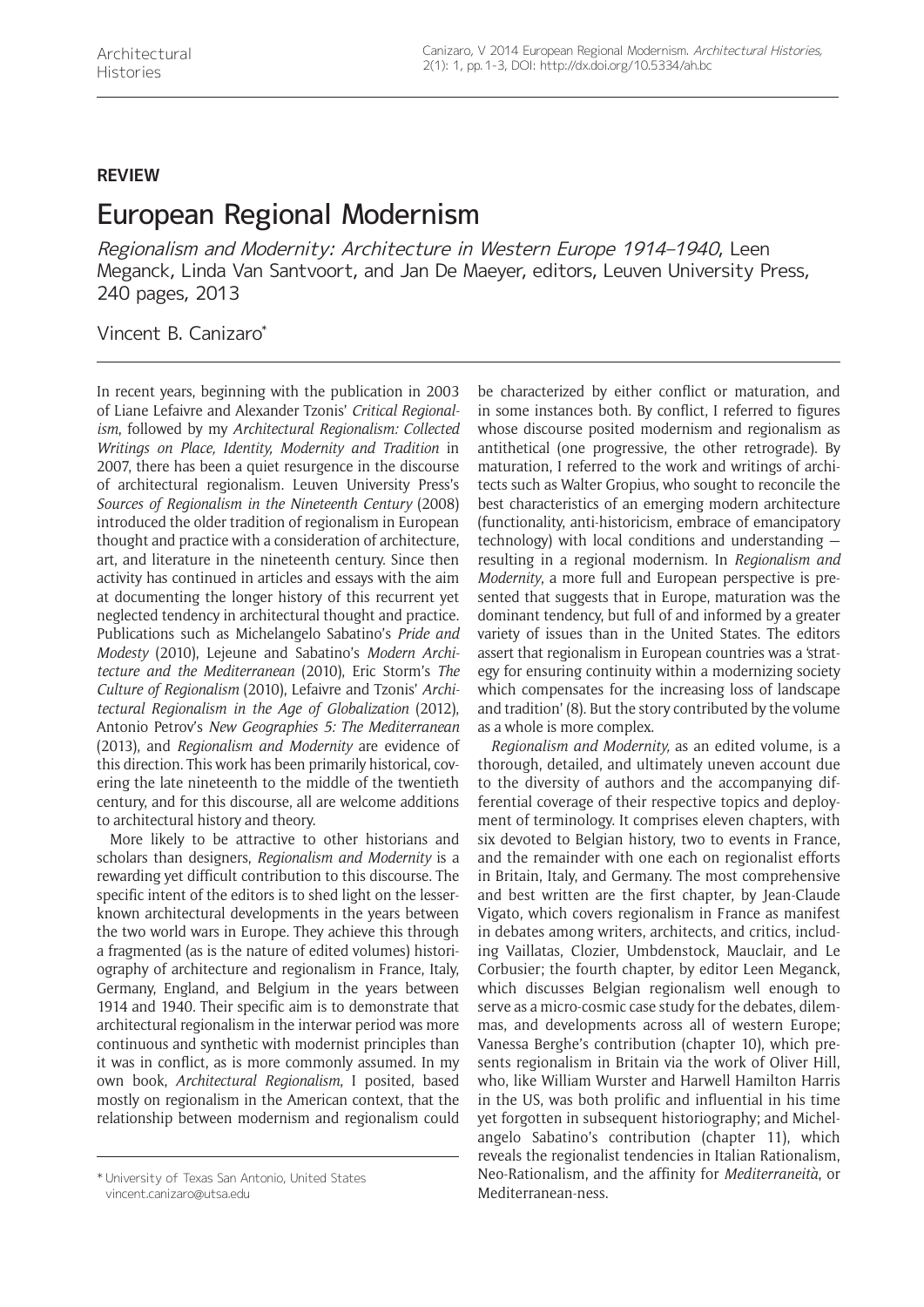There is much in common between the American and European contexts of architecture and regionalism. However, Europe during this time was marked by events and reactions that revise, reframe, and give architectural regionalism in the European context a distinctive character. These included the rise of various factional nationalisms, large-scale urban migrations, the displacement and traumas associated with world wars, post-war reconstruction, and the rapid modernization of work and lifestyle, which affected all cultures. As such, Europe provided a differentiated but fertile ground for the regional and modernist debates that go beyond those familiar to an American audience. Taken together the events between and including the two world wars provide a more serious basis for regionalist and modernist debates, leaving them less about aesthetics and more about meaning and cultural and collective identity.

Interwar regionalism in the U.S., by contrast, was primarily a cultural and political movement mounted by intellectuals and artists, who sought to preserve the diversity of America's regions and derive inspiration from the diversity of language, art, geographies, and cultures found in America's many regions. It was also, to a degree, a reaction against the rising commercialism and consumerism that accompanied the emerging metropolitan culture and the hegemony over taste and quality that appeared to becoming centralized in the so-called cultural capitals of New York and Los Angeles. In Europe, the regionalist debate shared some of these concerns of the American regionalists but was often also part of nation-building or nationalist agendas. European regionalisms, as presented here, often hinged on racial, ethnic, or national distinctions that contributed to the wars, racism, and ethnic cleansing. To these tendencies, architecture in various European nations was not neutral but often played a rather significant role in cultural affairs. The chapter by Johan Van den Mooter, on German reconstruction in Belgium, illustrates both the absurdity and the seriousness of architectural regionalism in Europe. Van den Mooter documents the German attempt to rebuild the very same Belgian towns they had earlier destroyed, while later occupying them, during World War I. Their efforts to rebuild were both to pacify and to correct — with pacification manifest in reconstruction efforts that utilized regional Belgian detailing and materials, but which also included 'correct' German 'standards' as a kind architectural colonialism/imperialism. Put more gently, as Van den Mooter states, 'the German plan fitted in with a broader propagandistic framework … [with the] intention to strengthen ties with the occupied region by such means as architecture' (70).

Regionalism, the collected accounts make clear, was also deployed for more serious reasons as well. As a discourse, regionalism promotes respect and attention for the particularity of places (or regions), including its climate, geography, physical features, shared traditions, locally available materials, building techniques, and other ways of life. Regionalism was an attractive tendency for people undergoing the serious trauma of war, as many destroyed communities required a kind of healing that took the form of reconstruction. At the same time, regionalism also related well to the variety of societal reform movements, mostly anti-urban, whose proponents sought to reconnect with the rural landscape and vernacular architecture and who were uncomfortable with the pace and dis-embedding character of modernity. For some, the attraction to regionalism was antipathy towards the rootless urban lifestyle that 'promoted' crime and avarice and a desire to connect to an idealized agrarian lifestyle. For others, it was felt that vernacular architecture not only represented pragmatic and well-adapted buildings, but also ties to past traditions, building techniques, and materials. In this context, early modernist buildings, stripped of details and ornament, represented a kind of threat and at best, an expression of placelessness, otherness, and rootlessness — at it worst, 'Bolshevism'. The quote from Alexander Kropholler in chapter 4 is particularly insightful:

So we prefer to draw the contrast between Traditionalism and Internationalism, in other words between proud independence and thoughtless leveling, between the individual and the mass, … and between an objectivity that is permanent and New Objectivity. After the turmoil of the 1920s and 1930s when many of us bowed down before the international Jew, … we once again worship our own pan-Dutch blood…. Nothing is so effortless as this 'International architecture'. (83)

*Regionalism and Modernity* is a valuable contribution to the discourse that will prove useful for both U.S. and European audiences. For the U.S. audience, it situates regionalism, modernism, historicism, and eclecticism within a social and political framework, while also demonstrating architecture's cultural and artistic relevance. Rather than simply a debate about style (regionalism, modernism, colonial, or neo-Tuscan?), as is often the case in the discussions about architectural style in the U.S., events in Europe demonstrate a closer and deeper relationship between culture, meaning and architecture. Of value to both audiences is the presentation of how regionalist and modernist concepts played out in each country. The regionalist response in France was based in a resistance to central state authority and to a sense of cultural hegemony associated with the Ecole des Beaux-Arts. In Germany, the regional impetus was ethnic and nationalistic as regions retained much of their political autonomy. And in Spain, although not documented here but in Eric Storm's fine volume mentioned above, regionalism was an extension of the pre-existing and valued historical-regional differences, evidenced by the Catalan *modernista* movement. European readers should find these revelations somewhat familiar and yet of renewed importance with the advent of the European Union, which has challenged not only regional differences vis-à-vis the nation, but also nations within the EU as a whole. The scholarship included in this volume is, as such, a contribution to contemporary dis